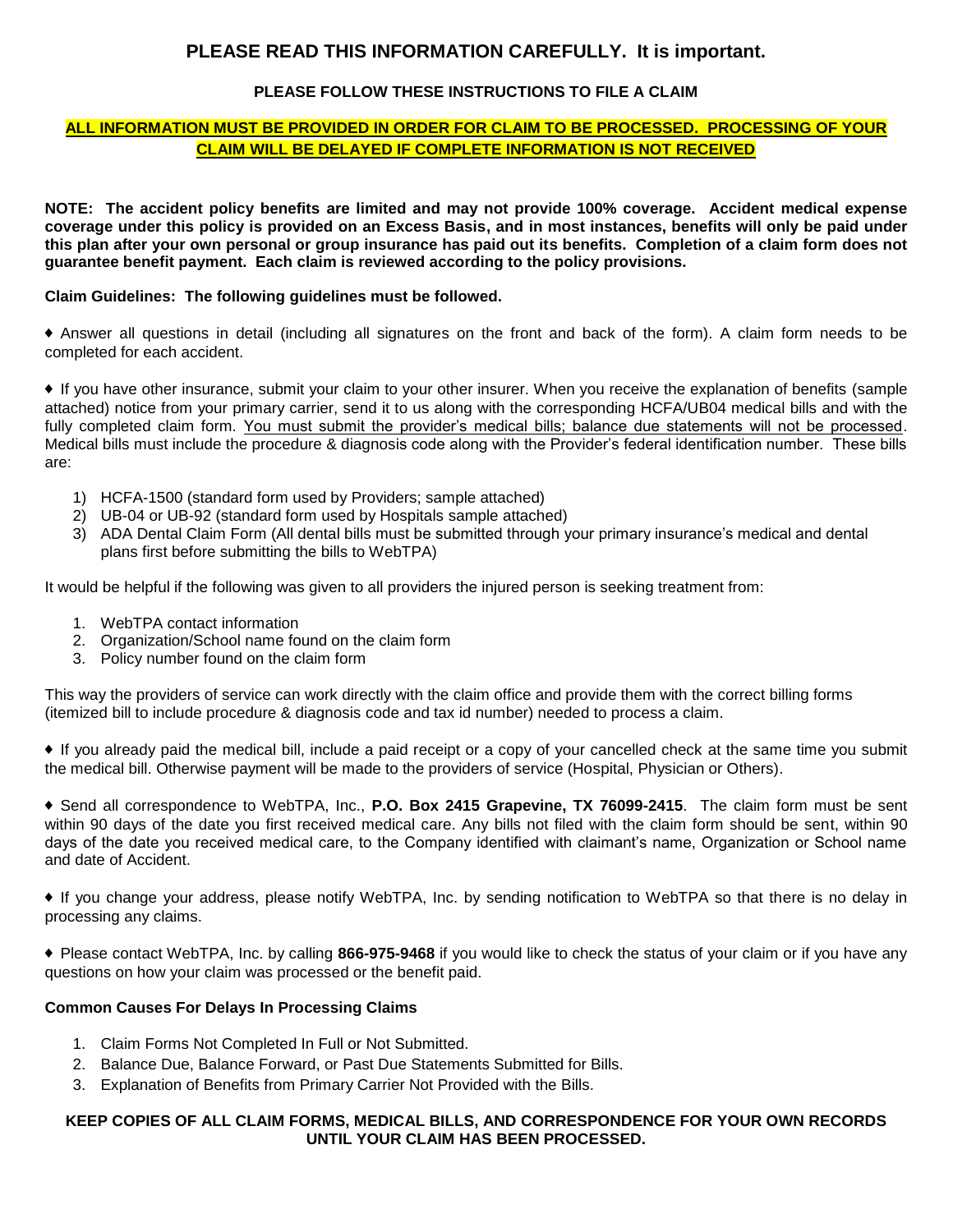# **SAMPLE HCFA 1500 SAMPLE UB-04**

| PLEASE<br><b>DO NOT</b><br><b>STAPLE</b>                                                                                                                                                                                                                                                |                                                                                                                                                               |                                                                                                                |                                                |  |  |  |
|-----------------------------------------------------------------------------------------------------------------------------------------------------------------------------------------------------------------------------------------------------------------------------------------|---------------------------------------------------------------------------------------------------------------------------------------------------------------|----------------------------------------------------------------------------------------------------------------|------------------------------------------------|--|--|--|
| IN THIS<br><b>AREA</b>                                                                                                                                                                                                                                                                  |                                                                                                                                                               |                                                                                                                |                                                |  |  |  |
| <b>TT PGA</b>                                                                                                                                                                                                                                                                           |                                                                                                                                                               | <b>HEALTH INSURANCE CLAIM FORM</b>                                                                             | <b>SICA</b>                                    |  |  |  |
| <b>1 MEDICARE</b><br>CHARTUS<br><b>CHAMPLE</b><br><b>MEDICAIO</b>                                                                                                                                                                                                                       | <b>FEST</b>                                                                                                                                                   | COVER N. NOUNED'S D NOMEN                                                                                      | <b>POR PROGRAM IN ITEM TO</b>                  |  |  |  |
| <b>GREW AT</b><br>(Mecknow #) (Meckanid #)<br><b>Sponsor's 50%</b>                                                                                                                                                                                                                      | $-\frac{\log_{10} \sum_{i=1}^{n} \log_{10} \log_{10}}{\log_{10} \log_{10} \log_{10}}$<br>a zuen<br>1408                                                       |                                                                                                                |                                                |  |  |  |
| 2 PATENTS NAME CAR News, First News, Mode Index                                                                                                                                                                                                                                         | <b>X FATIENTS</b> GRIN CATE<br>ta x<br><b>MM</b><br>$-00.7$<br><b>STE</b><br>мſ<br>- 6                                                                        | 4 Individuals, norted questioners, Freshame, obode retails                                                     |                                                |  |  |  |
| S. PATIENTS ADDRESS ON JRING                                                                                                                                                                                                                                                            | 4. INSIDE RELATIONSHIP TO NISURED<br><b>Theoretic</b><br><b>Sef</b><br>CAN I<br>Citizen                                                                       | 7 035,980% ADDRESS (No. Shoet)                                                                                 |                                                |  |  |  |
| <b>CITY</b><br><b>STATE</b>                                                                                                                                                                                                                                                             | a period granus<br>Marinet                                                                                                                                    | <b>Cutre</b>                                                                                                   | stare                                          |  |  |  |
| <b>PR-DOCK</b><br>TELEPHONE disclude Assa Codel                                                                                                                                                                                                                                         | degat)<br>Oner 1                                                                                                                                              | <b>ZIP CODE</b>                                                                                                | TELEPHONE (INOLUDE AREA GODE)                  |  |  |  |
|                                                                                                                                                                                                                                                                                         | <b>Publicity</b><br>Part-Terrey<br><b>Drepleyed r</b><br><b>Hillsday</b><br><b>Hillsday</b>                                                                   | x                                                                                                              | Ŷ.                                             |  |  |  |
| YO THI PHONE OF SIGNAL CONDITION OF RELIABILITY OF<br>3 OTHER INSURED'S NAME Sand Name, First Name, Matthe Indian<br><b>H. INSURED'S IROLOV GROUP OR FEDULATION</b>                                                                                                                     |                                                                                                                                                               |                                                                                                                |                                                |  |  |  |
| a CIVER notuRED 5 POLICY OR GROUP NUMBER                                                                                                                                                                                                                                                | # EMACHMENT? CURRENT OR PREVIOUS<br><b>YES</b><br><b>NO</b>                                                                                                   | a manage only of Barn<br>u.                                                                                    | PATIENT AND INSURED INFORMATION<br>54.3<br>× I |  |  |  |
| 6 OTHER INSURED'S OATE OF BRITH<br>58.8                                                                                                                                                                                                                                                 | s. AUTO ACCIDENT?<br><b>PLACE (State)</b>                                                                                                                     | IS EMPLOYER'S NAME OR SCHOOL SAME                                                                              |                                                |  |  |  |
| ma i<br>$+00$<br><b>Vir</b><br><b>SIP</b>                                                                                                                                                                                                                                               | <b>TELES</b><br>hen                                                                                                                                           |                                                                                                                |                                                |  |  |  |
| A ENRICOVERED ADMIE CHUIZO-COL ALMAE                                                                                                                                                                                                                                                    | COVER ACCIDENTS<br><b>NGS</b><br><b>NO</b>                                                                                                                    | 4 INSURANCE PLAN NAME OR PROGRAM VALIET                                                                        |                                                |  |  |  |
| a mduResca, Puez tollati, citi PROGRAM ruksiti                                                                                                                                                                                                                                          | TOP REPAIR OF FOR LOCAL LINE                                                                                                                                  | 4 IS THEN ANOTHER HEALTH SENERT PLANT                                                                          |                                                |  |  |  |
|                                                                                                                                                                                                                                                                                         |                                                                                                                                                               | <b>Type</b><br>$\Box$ sep                                                                                      | <b>If you shull libered compared hermogene</b> |  |  |  |
| AEAD BACK OF FORM SEFORE COMPLETING & SIGNING THIS FORM<br>12 IMPROVES CHI AUTHORIZED PENSIONS SIGNATUREMENT and release of any medical or of<br>to process the claim I and reconstruction of governments entered the to myself of to the party who accepts away ment<br><b>believe</b> | 13 InfoRED SOR AUTHORIZED PERSON'S SCIENTIAE Laurence<br>payment of medical benefits by the undersigned physician or supplier by<br>rehables described better |                                                                                                                |                                                |  |  |  |
| <b>Salesman</b>                                                                                                                                                                                                                                                                         | CHITEL                                                                                                                                                        | <b>NOMES</b>                                                                                                   |                                                |  |  |  |
| <b>GLNESS (First symptom) ON</b><br><b>Hart Server</b><br>MARK SHORT ON                                                                                                                                                                                                                 | 10 IP INFIERT HAS HAD SAME OR SAFEAR ELABOR<br>$^{30}$<br>GIVE FINST DATE 484                                                                                 | to belling an else provided to advisor conserving concentration                                                |                                                |  |  |  |
| 17 NAME OF REPERINTING INVESTIGATION CONTRIBUTIONS                                                                                                                                                                                                                                      | <b>TTA I D TATARIER OF REFERENCE PHYSICIAN</b>                                                                                                                | TO:<br>Filthel<br>M HOMENLOVEN ON HEATHER TO CURRENT BERNOM                                                    |                                                |  |  |  |
|                                                                                                                                                                                                                                                                                         |                                                                                                                                                               | $\frac{1}{2}$ and $\frac{1}{2}$ and $\frac{1}{2}$ and $\frac{1}{2}$ and $\frac{1}{2}$ and $\frac{1}{2}$<br>TQ- | $m + \infty$<br>w                              |  |  |  |
| 19 RESERVED FOR LOCAL LISE                                                                                                                                                                                                                                                              |                                                                                                                                                               | 20 OUTSIDE LASP<br><b>S-CHARGES</b>                                                                            |                                                |  |  |  |
| 21 DAGNOSIS ORNATURE OF LEASES OR NUAVY (RELATE ISSUES 1.2.5 OR A TO ITEM 24E EV LINE)                                                                                                                                                                                                  |                                                                                                                                                               | ▔▓▆▔▔▓<br>▆ <sub>▓</sub> ▓ <sub></sub> <sub></sub><br>DRIGHAL AST NO.                                          |                                                |  |  |  |
|                                                                                                                                                                                                                                                                                         | n L                                                                                                                                                           | 23 PRICE AUTHORIZATION NUMBER                                                                                  |                                                |  |  |  |
|                                                                                                                                                                                                                                                                                         |                                                                                                                                                               |                                                                                                                |                                                |  |  |  |
|                                                                                                                                                                                                                                                                                         |                                                                                                                                                               |                                                                                                                |                                                |  |  |  |
| 땅<br><b>DATES OF SERVICE 10</b><br>4<br>Thomas C                                                                                                                                                                                                                                        | PROGEDUMES, SERVICES, OR SUPPLES<br><b>DIAGNOSIS</b><br>artman<br><b>CORP.</b>                                                                                | <b>Fish and</b><br><b>CONTI</b><br>es<br><b>Common</b><br><b>SCHARGES</b><br><b>LABS</b>                       | <b>REGENED FOR</b><br>COB<br>LOCAL USE         |  |  |  |
| <b>DD</b><br>co<br>wu<br><b>Life A</b>                                                                                                                                                                                                                                                  | <b>MODELS</b>                                                                                                                                                 | Page 1                                                                                                         |                                                |  |  |  |
|                                                                                                                                                                                                                                                                                         |                                                                                                                                                               |                                                                                                                |                                                |  |  |  |
|                                                                                                                                                                                                                                                                                         |                                                                                                                                                               |                                                                                                                |                                                |  |  |  |
|                                                                                                                                                                                                                                                                                         |                                                                                                                                                               |                                                                                                                |                                                |  |  |  |
|                                                                                                                                                                                                                                                                                         |                                                                                                                                                               |                                                                                                                |                                                |  |  |  |
|                                                                                                                                                                                                                                                                                         |                                                                                                                                                               |                                                                                                                |                                                |  |  |  |
|                                                                                                                                                                                                                                                                                         |                                                                                                                                                               |                                                                                                                | PHYSICIAN OR SUPPLIER INFORMATION              |  |  |  |
|                                                                                                                                                                                                                                                                                         |                                                                                                                                                               |                                                                                                                |                                                |  |  |  |
| 25 FEDERAL TAX-12: NUMBER<br>OR PATIENT BACCOUNTING<br><b>SON ON</b>                                                                                                                                                                                                                    |                                                                                                                                                               | 26 TOTAL CHARGE<br>39 AMOUNT PAID                                                                              | 30 BALANCE CUIT                                |  |  |  |
|                                                                                                                                                                                                                                                                                         | <b>Residence control</b><br>vito.<br>$\Box$ MQ                                                                                                                | n i<br>×                                                                                                       | ×                                              |  |  |  |
| 31 SIGNATURE OF PAYSICIAN OR SUPPLIER<br>RICULIDAD DEGREES OR CREDITALS<br>apply to the bill and are mode a part barred (                                                                                                                                                               | 32 NAME AND ACCRESS OF FACILITY WHERE SERVICES WERE<br>REFIDENCE: (Felhal than home or office)                                                                | 35 INVESTIVES, SUPPLIFIES-BILLING MARE, ADDRESS, ZIP-000E<br><b><i>A PHONE &amp;</i></b>                       |                                                |  |  |  |
|                                                                                                                                                                                                                                                                                         |                                                                                                                                                               |                                                                                                                |                                                |  |  |  |
| OATE<br><b>SKIND</b>                                                                                                                                                                                                                                                                    |                                                                                                                                                               | date<br><b>Draw</b>                                                                                            |                                                |  |  |  |
|                                                                                                                                                                                                                                                                                         | <b>BLEASE BOINT OR TWEE</b>                                                                                                                                   | FORM NOTAL 1930 (12-80) FIDINA RAIS 1600                                                                       |                                                |  |  |  |

|                                                                                                                      |                                                                   | 鹽<br><b>LYD NEW</b>                                                                               | <b>STA</b><br>maker coast and                                                                                              |
|----------------------------------------------------------------------------------------------------------------------|-------------------------------------------------------------------|---------------------------------------------------------------------------------------------------|----------------------------------------------------------------------------------------------------------------------------|
| <b>Deal Scraw</b><br>Ы<br>to automatic<br>THE R. P. LEWIS CO., LANSING, MICH. 49-14039-1-120-2<br><b>DOM:N</b><br>π. | <b>LIVER ADAM</b><br>×<br>$\sim$<br>Бż<br><b>Common play</b><br>₩ | <b>Service</b><br>$\overline{1}$<br>$\overline{1}$                                                | $\lceil \cdot \rceil$<br>$= 1000$<br>×.<br><b>CARRIET BAK</b>                                                              |
| F<br>errors, unserva-                                                                                                | н<br>ŵ)<br>н<br>w<br>a sharest emisse<br>105.00                   | ngos<br>water critic                                                                              | <b>TELEP</b><br><b>WASHING</b><br>or Kimy (energie)<br>www.communications                                                  |
|                                                                                                                      |                                                                   |                                                                                                   |                                                                                                                            |
|                                                                                                                      |                                                                   |                                                                                                   |                                                                                                                            |
|                                                                                                                      |                                                                   |                                                                                                   |                                                                                                                            |
| PAGE<br>ळ<br>a man sea<br><b>E GRANICARE</b>                                                                         | <b>CREATION DATE</b><br>THE R. P. LEWIS CO., LANSING MICH.        | <b>FOURIET</b>                                                                                    | is not<br>w<br><b>Create</b><br><b>Januar</b>                                                                              |
| <b>BRANDENS</b><br><b>U PRAYANT JUPIDALISTIC CORP.</b>                                                               | <b>DANS MARKETHANDER</b><br><b>ECOLOGY LINNA SAMP</b>             | o storiwed                                                                                        | <b>EINDRATEGROFIEL</b><br><b>B.FORLIFERINAR</b>                                                                            |
| 22.00<br><b>STATISTICS</b><br>÷                                                                                      | œ.<br>z                                                           | <b>SESSING</b><br>Jm.                                                                             | jan.                                                                                                                       |
| <b>CAR RIVAL</b><br><b>CONTRACTOR</b><br>$-1 - 1 - 1$<br>a sound                                                     | m.                                                                | <b>LAB</b><br><b>TEROPONE</b><br>h.<br>i.ea<br>19 Inners<br>F<br><b>LAST</b><br><b>STORY</b><br>F | <b>PRES</b><br><b>DIA</b><br>l vez<br>$\frac{1}{2}$<br>m<br>jan.                                                           |
| <b>SUMMAR</b><br><b>STONE DE REGIER</b>                                                                              | w<br>a Car                                                        | $\overline{a}$<br><b>TA MITTE</b>                                                                 | m<br><b>CANADA DE TRE DESCRIPTE ACADEMINADA DE ANALISADA ANALISADA ANALISADA A ANALISADA E A CANADA E DE ANALISADA E E</b> |

#### **SAMPLE EOB (EXPLANATION OF BENEFITS)**

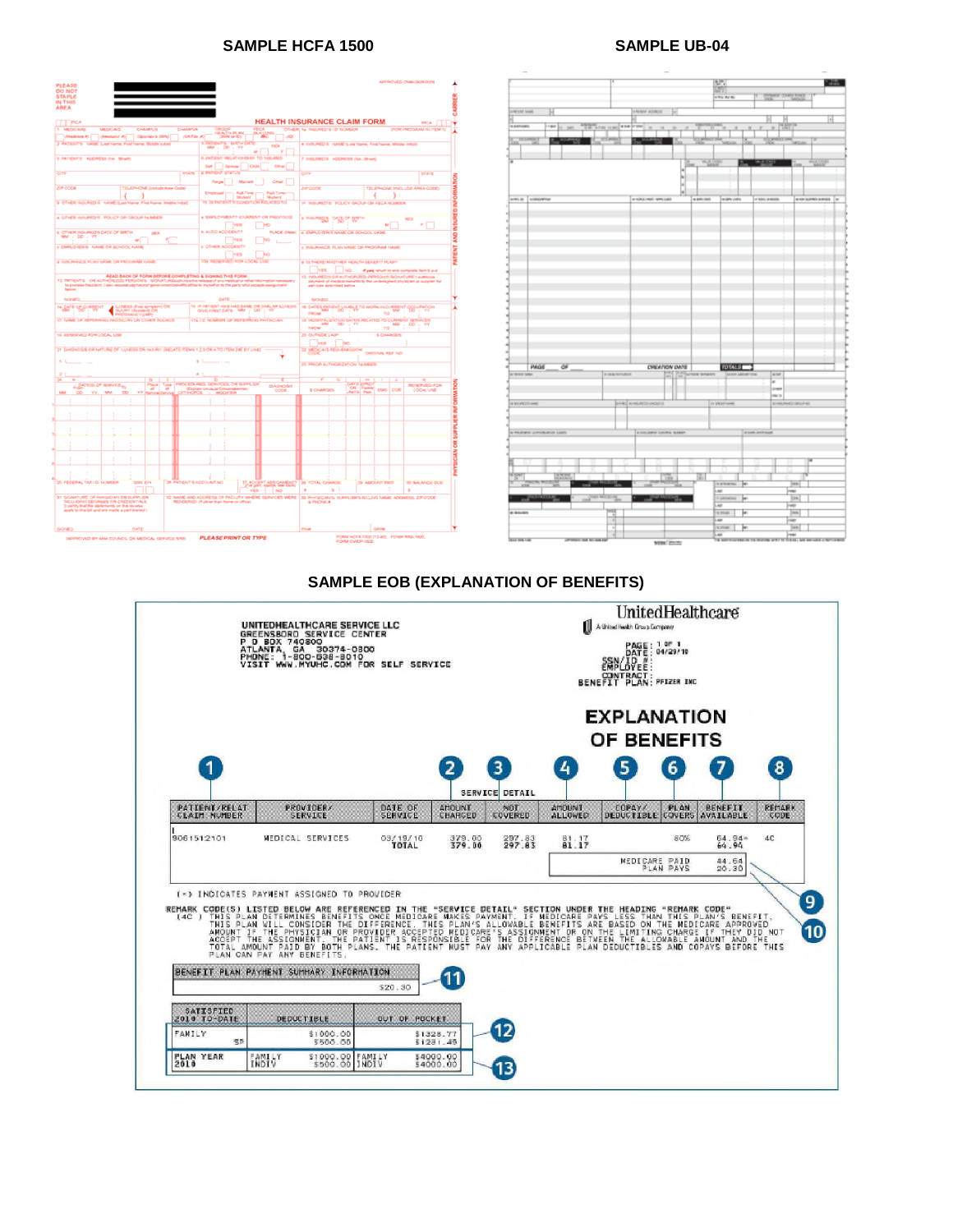

# **CLAIM FORM SIGNED CLAIM FORM IS REQUIRED**

#### **1. PLEASE FULLY COMPLETE THIS FORM PAGE 1 & PAGE 2**

| 2.    ATTACH HCFA/UB04-MEDICAL BILLS & EOBS FROM ANY OTHER INSURANCE YOU HAVE |  |  |  |
|-------------------------------------------------------------------------------|--|--|--|
|                                                                               |  |  |  |

**3. SEND ALL CORRESPONDENCE TO:**

**WEB-TPA P.O. Box 2415 Grapevine, TX 76099-2415** 

**Toll-Free: 866-975-9468 Fax: 469-417-1969 Email: benefit.assist@webtpa.com** 

# **IMPORTANT NOTICE:**

Your insurance plan is designed to provide maximum benefits for minimum premium. This plan of insurance is secondary, in most instances, to any health insurance you have. If you have other insurance, submit your claim (health and/or dental) to your other insurer. When you receive their Benefit Statement, send it to us along with your HCFA/UB04 (medical bills) and this completed form. Note: **The accident policy benefits are limited and may not provide 100% coverage.**

# **coverage. IF PART 1-A & PART 1-B ARE NOT COMPLETED IN FULL THIS CLAIM CANNOT BE PROCESSED AND WILL BE RETURNED**

#### **PART 1-A – TO BE COMPLETED IN FULL BY THE ORGANIZATION/SCHOOL**

| Organization/School District/College Name Ventura County Schools Business Services Authority Policy Number 05-5108-17                                                                                                                                   |                                                                 |  |                                                                               |  |  |                                |  |
|---------------------------------------------------------------------------------------------------------------------------------------------------------------------------------------------------------------------------------------------------------|-----------------------------------------------------------------|--|-------------------------------------------------------------------------------|--|--|--------------------------------|--|
|                                                                                                                                                                                                                                                         |                                                                 |  |                                                                               |  |  |                                |  |
|                                                                                                                                                                                                                                                         |                                                                 |  |                                                                               |  |  |                                |  |
|                                                                                                                                                                                                                                                         |                                                                 |  |                                                                               |  |  |                                |  |
| If Athletics, designate                                                                                                                                                                                                                                 | □P.E. Class □Intramural □Interscholastic □Intercollegiate □Game |  |                                                                               |  |  | ロJr. Varsity ロVarsity          |  |
|                                                                                                                                                                                                                                                         |                                                                 |  |                                                                               |  |  |                                |  |
|                                                                                                                                                                                                                                                         |                                                                 |  |                                                                               |  |  |                                |  |
| Date of First Treatment _______________________________Has treatment been completed? ___ ___________                                                                                                                                                    |                                                                 |  |                                                                               |  |  |                                |  |
|                                                                                                                                                                                                                                                         |                                                                 |  |                                                                               |  |  |                                |  |
|                                                                                                                                                                                                                                                         |                                                                 |  |                                                                               |  |  |                                |  |
|                                                                                                                                                                                                                                                         |                                                                 |  |                                                                               |  |  |                                |  |
|                                                                                                                                                                                                                                                         |                                                                 |  |                                                                               |  |  |                                |  |
| Part of body Injured Sample of The DRight or DLeft At the time of the accident, was the claimant involved in a sponsored<br>and supervised activity and were they a current student/member of the Organization/School District?<br>$\Box$ Yes $\Box$ No |                                                                 |  |                                                                               |  |  |                                |  |
|                                                                                                                                                                                                                                                         |                                                                 |  |                                                                               |  |  |                                |  |
|                                                                                                                                                                                                                                                         |                                                                 |  | Authorized Signature <b>Example 2018</b> 2019 12:30 Title<br><b>Date Date</b> |  |  |                                |  |
| (MUST BE SIGNED BY AN ORGANIZATION/SCHOOL OFFICIAL UNLESS INJURY DID NOT OCCUR DURING AN ORGANIZATION/SCHOOL ACTIVITY. SIGNATURE IS REQUIRED)                                                                                                           |                                                                 |  |                                                                               |  |  |                                |  |
| PART 1-B - TO BE COMPLETED IN FULL BY CLAIMANT - OR BY PARENT/LEGAL GUARDIAN IF CLAIMANT IS A MINOR                                                                                                                                                     |                                                                 |  |                                                                               |  |  |                                |  |
|                                                                                                                                                                                                                                                         |                                                                 |  |                                                                               |  |  |                                |  |
|                                                                                                                                                                                                                                                         |                                                                 |  |                                                                               |  |  |                                |  |
|                                                                                                                                                                                                                                                         |                                                                 |  |                                                                               |  |  |                                |  |
| Claimant is a □Student □Player □Coach □Official/Umpire □Volunteer □Child Care □Participant □CE Student (# of credits___)                                                                                                                                |                                                                 |  |                                                                               |  |  |                                |  |
|                                                                                                                                                                                                                                                         |                                                                 |  |                                                                               |  |  |                                |  |
|                                                                                                                                                                                                                                                         |                                                                 |  |                                                                               |  |  |                                |  |
| Phone No. (                                                                                                                                                                                                                                             |                                                                 |  |                                                                               |  |  |                                |  |
| If Injured party is over age 18: Employer Name and Address Lease Communication of the Communication of the Communication of the Communication of the Communication of the Communication of the Communication of the Communicat                          |                                                                 |  |                                                                               |  |  |                                |  |
|                                                                                                                                                                                                                                                         |                                                                 |  |                                                                               |  |  |                                |  |
| Phone No. (                                                                                                                                                                                                                                             |                                                                 |  |                                                                               |  |  |                                |  |
|                                                                                                                                                                                                                                                         |                                                                 |  |                                                                               |  |  |                                |  |
|                                                                                                                                                                                                                                                         |                                                                 |  |                                                                               |  |  | ) and the set of $\mathcal{L}$ |  |

#### **PLEASE CONTINUE TO THE NEXT PAGE OF THE FORM WHICH MUST BE COMPLETED IN FULL**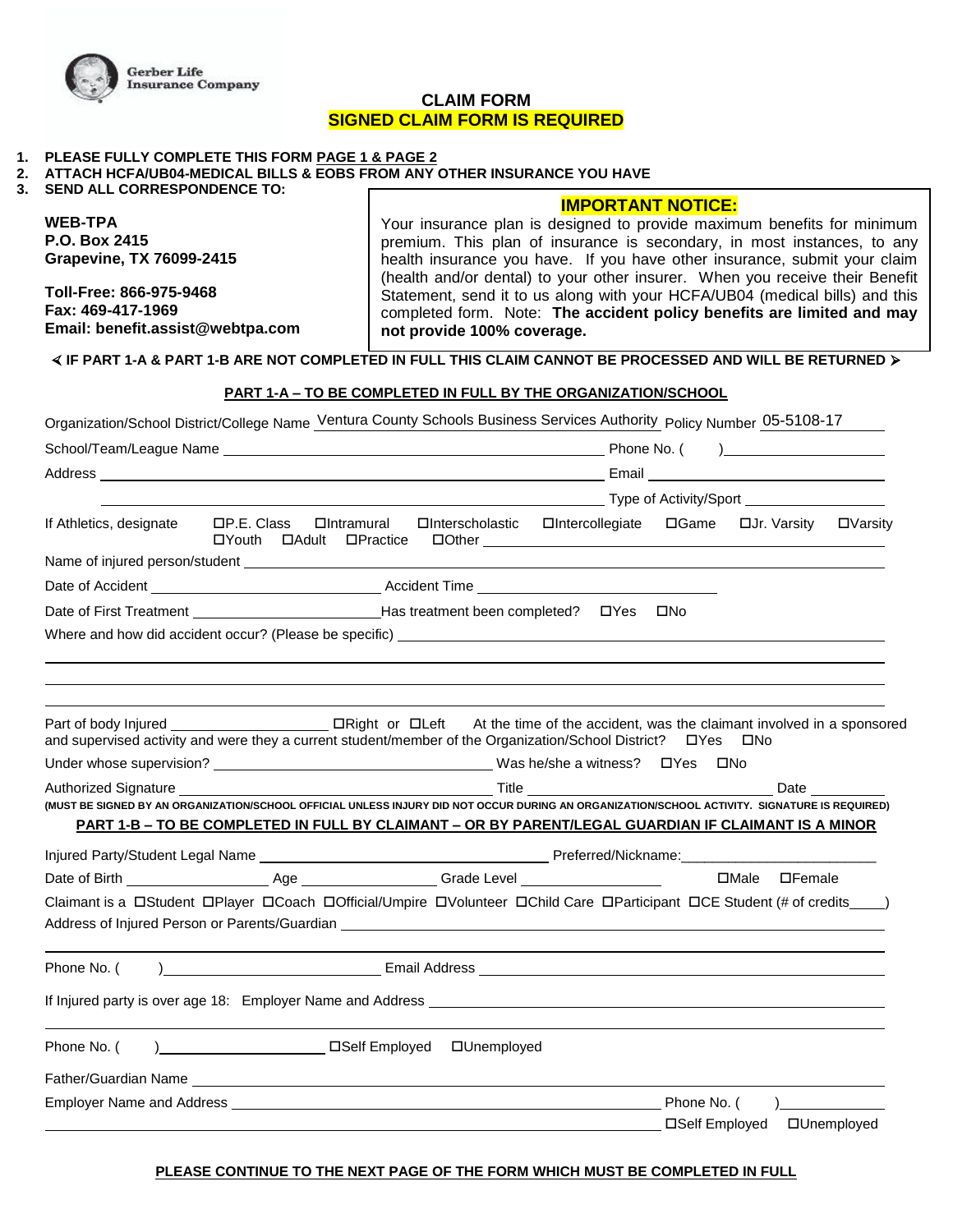| Mother/Guardian Name                                                                |                                                                                               |                                      |
|-------------------------------------------------------------------------------------|-----------------------------------------------------------------------------------------------|--------------------------------------|
| Employer Name and Address                                                           |                                                                                               | Phone No. (                          |
|                                                                                     |                                                                                               | □Self Employed<br><b>OUnemployed</b> |
| Is claimant covered under any other medical and or dental insurance policy?<br>UYes | □No                                                                                           |                                      |
|                                                                                     | Is claimant covered under a government sponsored insurance such as Medicare/Medicaid?<br>UYes | □No                                  |
| Name of all companies providing claimant insurance coverage or prepaid health plans |                                                                                               |                                      |
| <b>Name of Company</b>                                                              | <b>Address</b>                                                                                | Policy#                              |

#### Are benefits due for this claim under these other insurance coverages?  $\Box$ Yes  $\Box$ No (See IMPORTANT NOTICE at top of form on page 1)

Does your son or daughter have medical insurance coverage as an eligible dependent from a previous marriage as mandated in a divorce decree?  $\Box$  Yes  $\Box$  No If yes, please give name, address and phone number of responsible party

**AFFIDAVIT:** I verify that the above statement on other insurance is accurate and complete. I understand that the intentional furnishing of incorrect information via the U.S. Mail may be fraudulent and violate federal laws as well as state laws. I agree that it is determined at a later date that there are other insurance benefits collectible on this claim I will reimburse Gerber Life Insurance Company to the extent for which Gerber Life Insurance Company would not have been liable.

Signature: Injured Person, Parent or Guardian **Date: Signature: Injured Person, Parent Occident Control of Control of American Date: <u>Date: Control of American Person</u>, Parent Occident Control of American Date: <b>Date:** D

l

*SIGNATURE IS REQUIRED* 

**AUTHORIZATION TO RELEASE INFORMATION:** I hereby authorize any employer, health plan, insurance company, hospital, physician, health care profession, clinic, laboratory, pharmacy, medical facility or other person that has provided treatment, payment, or services in connection with this claim to disclose, when requested to do so, all information with respect to any injury, policy coverage, medical history, consultations, prescription or treatment, and copies of all hospital or medical records and itemized bills to WebTPA, Inc. and Gerber Life Insurance Company, it's agents, employees and representatives.

I hereby authorize WebTPA, Inc. to discuss any information related to medical expenses incurred or treatments rendered in connection with this claim, with Special Markets Insurance Consultants, Inc. representatives and their assigned agents and to officials at the school or organization through which this policy is issued. A photo static copy of this authorization shall be considered as effective and valid as the original.

**Signature:** Injured Person, Parent or Guardian Date: **Date:** Date: Date: Date: Date: Date: Date: Date: Date: Date: Date: Date: Date: Date: Date: Date: Date: Date: Date: Date: Date: Date: Date: Date: Date: Date: Date: Date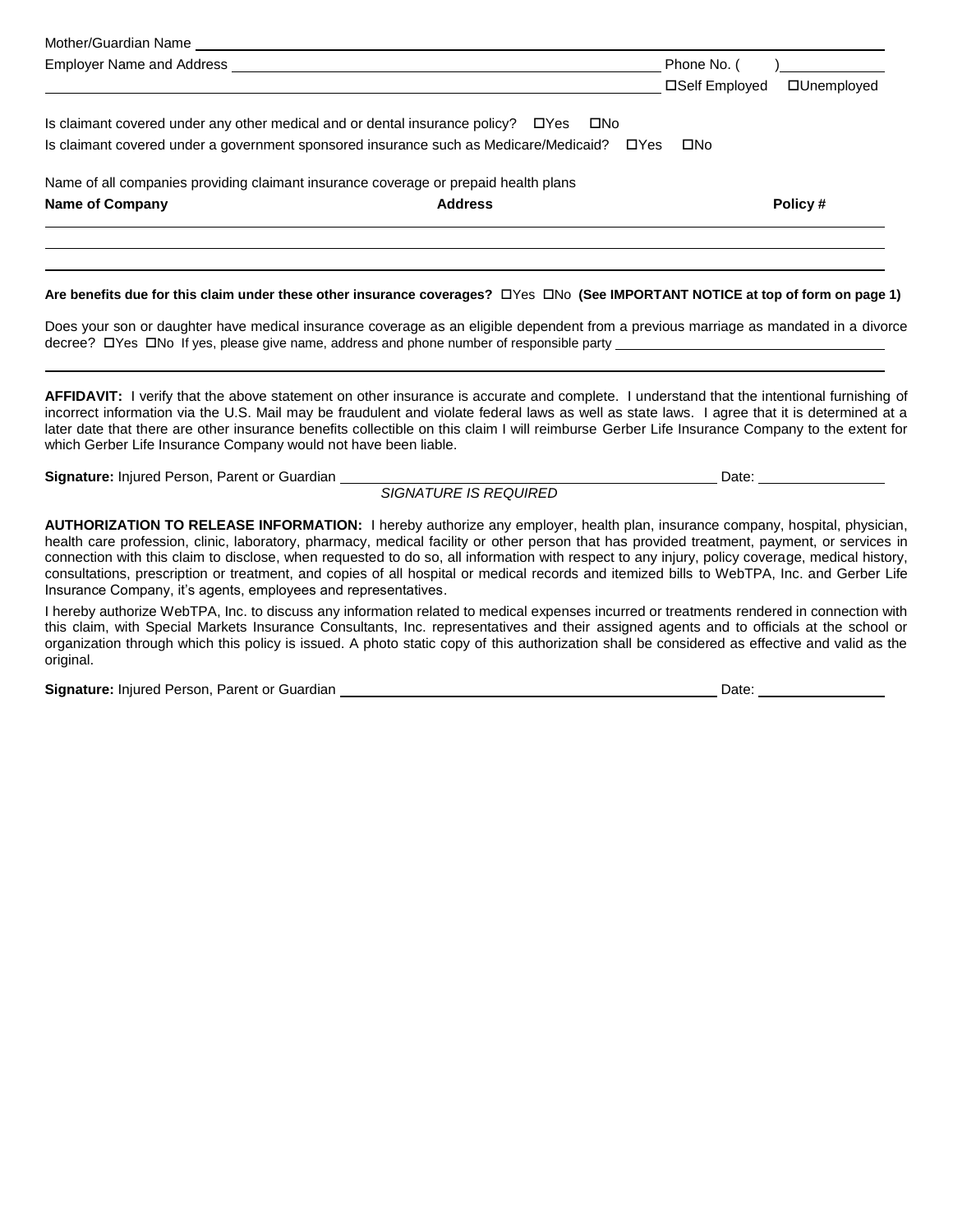#### **FRAUD NOTICE STATEMENTS**

**NOTICE TO APPLICANTS:** "ANY PERSON WHO KNOWINGLY AND WITH INTENT TO DEFRAUD ANY INSURANCE COMPANY OR OTHER PERSON FILES AN APPLICATION FOR INSURANCE OR STATEMENT OF CLAIM CONTAINING ANY MATERIALLY FALSE INFORMATION, OR CONCEALS FOR THE PURPOSE OF MISLEADING, INFORMATION CONCERNING ANY FACT MATERIAL THERETO, COMMITS A FRAUDULENT INSURANCE ACT WHICH IS A CRIME AND MAY SUBJECT SUCH PERSON TO CRIMINAL AND CIVIL PENALTIES."

**RESIDENTS OF ALASKA APPLICANTS:** "A PERSON WHO KNOWINGLY AND WITH INTENT TO INJURE, DEFRAUD OR DECEIVE AN INSURANCE COMPANY FILES A CLAIM CONTAINING FALSE, INCOMPLETE OR MISLEADING INFORMATION MAY BE PROSECUTED UNDER STATE LAW."

**RESIDENTS OF ARKANSAS APPLICANTS: "**ANY PERSON WHO KNOWINGLY PRESENTS A FALSE OR FRAUDULENT CLAIM FOR PAYMENT OF A LOSS OR BENEFIT OR KNOWINGLY PRESENTS FALSE INFORMATION IN AN APPLICATION FOR INSURANCE IS GUILTY OF A CRIME AND MAY BE SUBJECT TO FINES AND CONFINEMENT IN PRISON."

**RESIDENTS OF ARIZONA APPLICANTS:** "FOR YOUR PROTECTION ARIZONA LAW REQUIRES THE FOLLOWING STATEMENT TO APPEAR ON THIS FORM. ANY PERSON WHO KNOWINGLY PRESENTS A FALSE OR FRAUDULENT CLAIM FOR PAYMENT OF A LOSS IS SUBJECT TO CRIMINAL AND CIVIL PENALTIES."

**RESIDENTS OF COLORADO APPLICANTS:** "IT IS UNLAWFUL TO KNOWINGLY PROVIDE FALSE, INCOMPLETE, OR MISLEADING FACTS OR INFORMATION TO AN INSURANCE COMPANY FOR THE PURPOSE OF DEFRAUDING OR ATTEMPTING TO DEFRAUD THE COMPANY. PENALTIES MAY INCLUDE IMPRISONMENT, FINES, DENIAL OF INSURANCE, AND CIVIL DAMAGES. ANY INSURANCE COMPANY OR AGENT OF AN INSURANCE COMPANY WHO KNOWINGLY PROVIDES FALSE, INCOMPLETE, OR MISLEADING FACTS OR INFORMATION TO A POLICYHOLDER OR CLAIMANT FOR THE PURPOSE OF DEFRAUDING OR ATTEMPTING TO DEFRAUD THE POLICYHOLDER OR CLAIMANT WITH REGARD TO A SETTLEMENT OR AWARD PAYABLE FROM INSURANCE PROCEEDS SHALL BE REPORTED TO THE COLORADO DIVISION OF INSURANCE WITHIN THE DEPARTMENT OF REGULATORY AGENCIES."

**RESIDENTS OF DISTRICT OF COLUMBIA APPLICANTS:** "WARNING: IT IS A CRIME TO PROVIDE FALSE OR MISLEADING INFORMATION TO AN INSURER FOR THE PURPOSE OF DEFRAUDING THE INSURER OR ANY OTHER PERSON. PENALTIES INCLUDE IMPRISONMENT AND/OR FINES. IN ADDITION, AN INSURER MAY DENY INSURANCE BENEFITS IF FALSE INFORMATION MATERIALLY RELATED TO A CLAIM WAS PROVIDED BY THE APPLICANT."

**RESIDENTS OF FLORIDA RESIDENTS APPLICANTS:** "ANY PERSON WHO, KNOWINGLY AND WITH INTENT TO INJURE, DEFRAUD, OR DECEIVE ANY INSURER FILES A STATEMENT OF CLAIM OR AN APPLICATION CONTAINING ANY FALSE, INCOMPLETE OR MISLEADING INFORMATION IS GUILTY OF A FELONY OF THE THIRD DEGREE."

**RESIDENTS OF KANSAS APPLICANTS:** "ANY PERSON WHO KNOWINGLY AND WITH INTENT TO DEFRAUD ANY INSURANCE COMPANY OR OTHER PERSON CAUSES TO BE PRESENTED OR PREPARES WITH KNOWLEDGE OR BELIEF THAT IT WILL BE PRESENTED TO OR BY AN INSURER, PURPORTED INSURER, BROKER OR ANY AGENT THEREOF, ANY WRITTEN STATEMENT AS PART OF, OR IN SUPPORT OF, AN APPLICATION FOR THE ISSUANCE OF, OR THE RATING OF AN INSURANCE POLICY, OR A CLAIM FOR PAYMENT OR OTHER BENEFIT PURSUANT TO AN INSURANCE POLICY WHICH SUCH PERSON KNOWS TO CONTAIN MATERIALLY FALSE INFORMATION CONCERNING ANY FACT MATERIAL THERETO, OR CONCEALS, FOR THE PURPOSE OF MISLEADING, INFORMATION CONCERNING ANY FACT MATERIAL THERETO, COMMITS A FRAUDULENT INSURANCE ACT WHICH IS A CRIME AND MAY SUBJECT SUCH PERSON TO CRIMINAL AND CIVIL PENALTIES."

**RESIDENTS OF KENTUCKY APPLICANTS:** "ANY PERSON WHO KNOWINGLY AND WITH INTENT TO DEFRAUD ANY INSURANCE COMPANY OR OTHER PERSON FILES AN APPLICATION FOR INSURANCE CONTAINING ANY "MATERIALLY" FALSE INFORMATION, OR CONCEALS FOR THE PURPOSE OF MISLEADING, INFORMATION CONCERNING ANY FACT MATERIAL THERETO, COMMITS A FRAUDULENT INSURANCE ACT WHICH IS A CRIME."

**RESIDENTS OF LOUISIANA APPLICANTS: "**ANY PERSON WHO KNOWINGLY PRESENTS A FALSE OR FRAUDULENT CLAIM FOR PAYMENT OF A LOSS OR BENEFIT OR KNOWINGLY PRESENTS FALSE INFORMATION IN AN APPLICATION FOR INSURANCE IS GUILTY OF A CRIME AND MAY BE SUBJECT TO FINES AND CONFINEMENT IN PRISON."

**RESIDENTS OF MAINE APPLICANTS:** "IT IS A CRIME TO KNOWINGLY PROVIDE FALSE, INCOMPLETE OR MISLEADING INFORMATION TO AN INSURANCE COMPANY FOR THE PURPOSE OF DEFRAUDING THE COMPANY. PENALTIES MAY INCLUDE IMPRISONMENT, FINES OR A DENIAL OF INSURANCE BENEFITS."

**RESIDENTS OF MARYLAND APPLICANTS: "**ANY PERSON WHO KNOWINGLY AND WILLFULLY PRESENTS A FALSE OR FRAUDULENT CLAIM FOR PAYMENT OF A LOSS OR BENEFIT OR WHO KNOWINGLY AND WILLFULLY PRESENTS FALSE INFORMATION IN AN APPLICATION FOR INSURANCE IS GUILTY OF A CRIME AND MAY BE SUBJECT TO FINES AND CONFINEMENT IN PRISON."

**RESIDENTS OF MINNESOTA APPLICANTS**: "ANY PERSON WHO, WITH INTENT TO DEFRAUD OR KNOWING THAT HE/SHE IS FACILITATING A FRAUD AGAINST ANY INSURER, SUBMITS AN APPLICATION OR FILES A CLAIM CONTAINING A FALSE OR DECEPTIVE STATEMENT IS GUILTY OF INSURANCE FRAUD."

**RESIDENTS OF NEW JERSEY APPLICANTS:** "ANY PERSON WHO INCLUDES ANY FALSE OR MISLEADING INFORMATION ON AN APPLICATION FOR AN INSURANCE POLICY IS SUBJECT TO CRIMINAL AND CIVIL PENALTIES."

**RESIDENTS OF NEW MEXICO APPLICANTS:** "ANY PERSON WHO KNOWINGLY PRESENTS A FALSE OR FRAUDULENT CLAIM FOR PAYMENT OF A LOSS OR BENEFIT OR KNOWINGLY PRESENTS FALSE INFORMATION IN AN APPLICATION FOR INSURANCE IS GUILTY OF A CRIME AND MAY BE SUBJECT TO CIVIL FINES AND CRIMINAL PENALTIES."